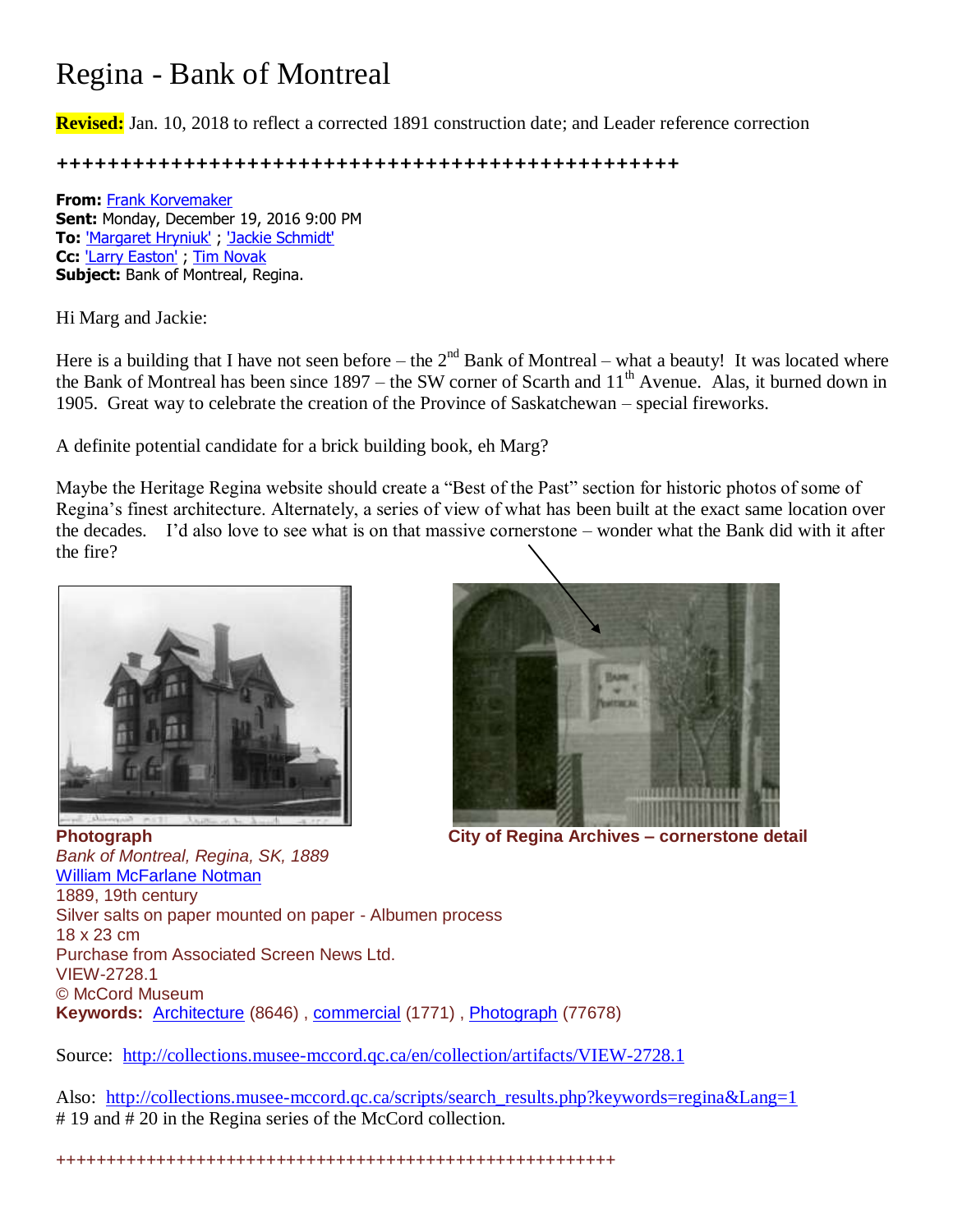Here is the full series of Regina's downtown Bank of Montreal Buildings:

## **Building # 1:**



Bank # 1 – NW corner Lorne & Victoria – 1883-1891 - portable wooden building – fate unknown

Architect: unknown - building brought in from Chicago

Source: Earl G. Drake, *Regina, the Queen City*; 1955, p. 23.;

Left Photo: McCord Museum; Right photo: Regina Leader-Post 4 July, 1952, p. 11.

### **Building # 2**



Bank # 2 - SW corner Scarth &  $11<sup>th</sup>$  Avenue – 1891-1905 – 3 storey brick – burned

Architects: TAYLOR & GORDON (primarily Taylor) – brick building

REGINA, SASK., Bank of Montreal, Scarth Street at Eleventh Avenue, c. 1895 (C.A.B., ix, Nov. 1896, 174; S. Wagg, Architecture of Andrew Thomas Taylor, 2013, 90-1, illus.) Sources: [http://www.dictionaryofarchitectsincanada.org/node/1349;](http://www.dictionaryofarchitectsincanada.org/node/1349) *Regina Leader*: 25 Aug. 1891

Left Photo: McCord Museum; Sketch: *Regina Leader*: 25 Aug, 1891; Right Photo: Provincial Archives of Sask: R A-2749.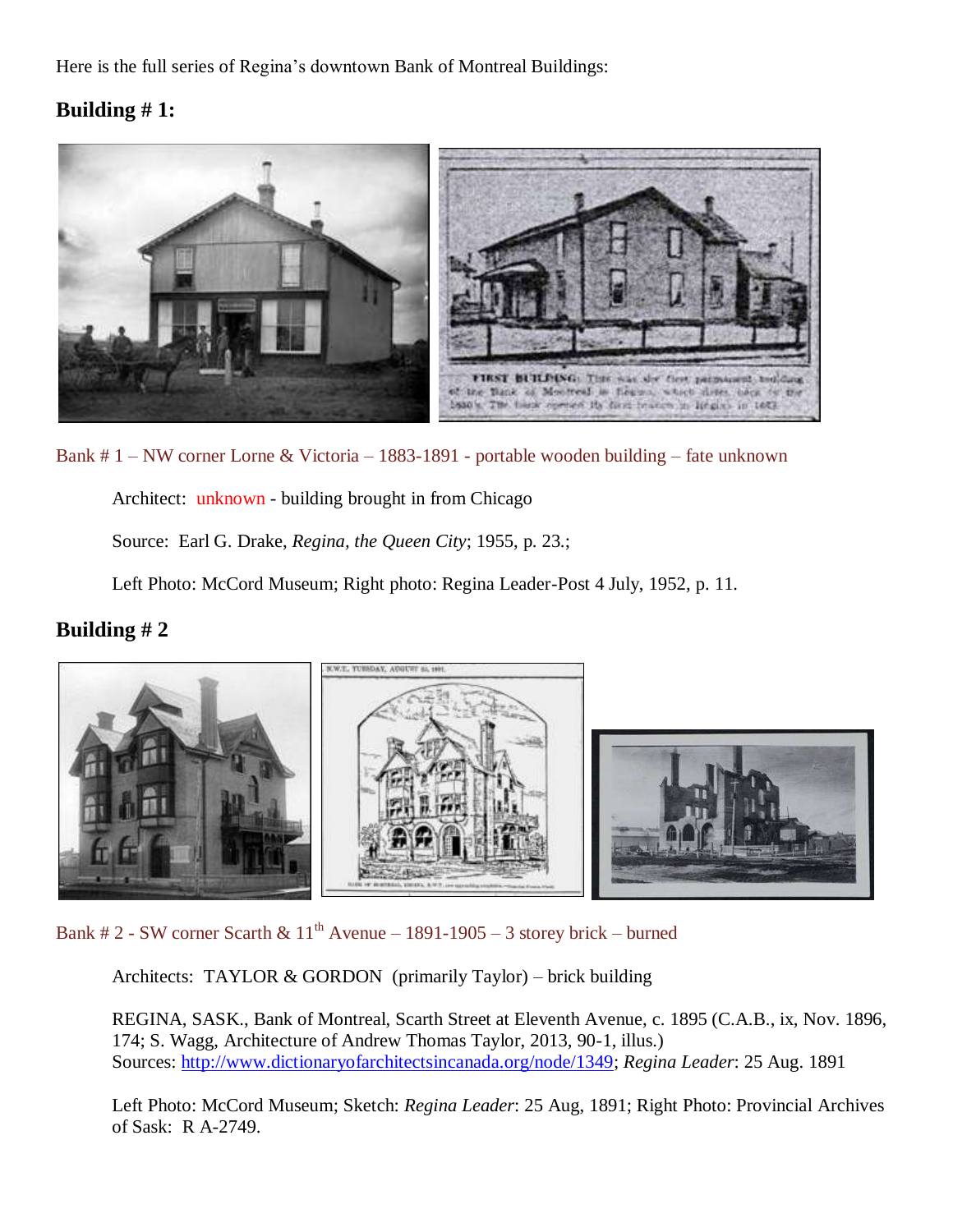## **Building #3**



Bank # 3: - SW corner Scarth &  $11<sup>th</sup>$  Avenue – 1905-1950 – 2 storey brick & stone - demolished

Architect: William M. Dodd (also designed the Qu'Appelle, Regina and Calgary City Halls)

REGINA, SASK., Bank of Montreal, Scarth Street at Eleventh Avenue, 1905 (C.R., xvi, 28 June 1905, 2, t.c.) Source:<http://www.dictionaryofarchitectsincanada.org/node/1641>

### **Building # 4**



Bank # 4: - SW corner Scarth &  $11<sup>th</sup>$  Avenue – 1950- 1982 – 2 storey stone and granite block demolished

Architect: Moody and Moore, Winnipeg; H.K. Black, Regina (associate architect)

Sources: Prov. Archives of Sask.: Accession 2010-211, Box 2 of 36, TPCS - Heritage Branch Collection; Banks; Regina; Bank of Montreal, Sept. 1981, (Frank Korvemaker, photographer) – from original colour slide.